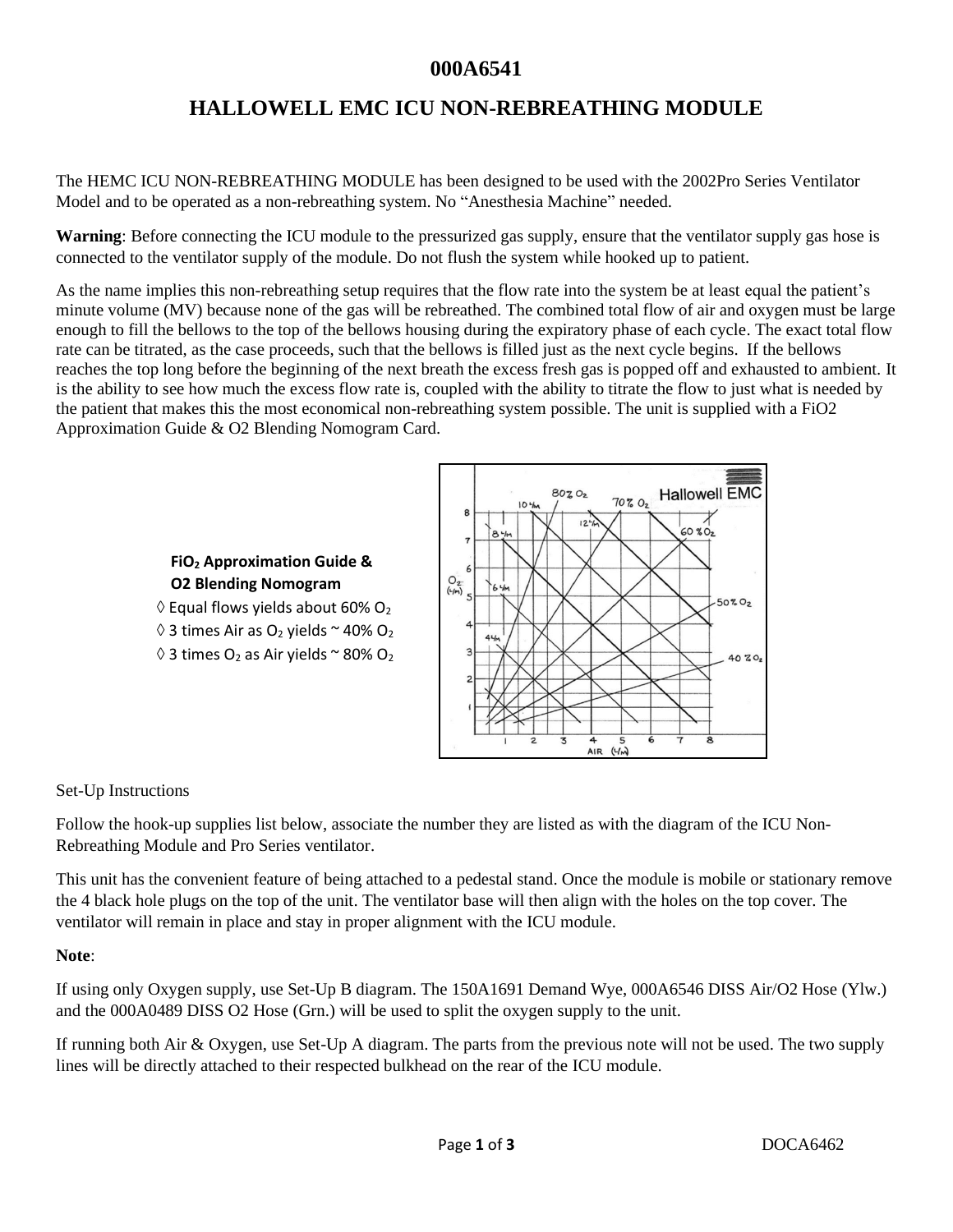Hook-Up Supplies Included:

1. 000A6546 -- DISS Air x O2 Supply Hose, FxF 4ft. Ylw.

(Only used if set-up B. is required.)

- 2. 150A1691 -- O2 DISS HT F Inlet x DISS Demand Outlets Y-Block (Only used if set-up B. is required.)
- 3. 150A6016 -- O2 DISS F x 1/4"MNPT x 3/4"L, 90\* Elbow
- 4. 000A0489 -- O2 DISS Supply Hose, FxF 4ft. Grn.

(Only used if set-up B. is required.)

5. 000A5267 -- O2 DISS Supply Hose, FxF 18" Grn.

6. 000A2420B -- Airway Pressure Sampling Tee

(There is a 2-part use for this part number. After unpackaging, take

and cut a 1-foot section from the 4-foot length, cut from the end with

the luer connection. Apply this 1-foot section between the 6a locations.

The remaining 3-foot section with the sampling tee will be connected

between the 6b location on the rear of the unit and the other end of

6b (sampling tee) will be attached to the "Inhale" port on the front of

the module. See inset picture.)

- 7. 202A2895 -- Tube, gray BS w/cuffs 22mm x 36"
- 8. This hook-up is an existing drive gas tube that should be with your ventilator.
- 9. 240A1455 -- Humidifier Bubbler, Refillable

(After attaching fill the bubbler halfway with water. Check periodically

while in use to see if more water is needed.)

10. 240A1457 -- Exhalation Valve

The following 2 components make up a 22mm Patient Wye Assembly. This would be adapted on the front of the unit to the "Inhale" and "Exhale" ports.

11. 200A2682 -- Wye, Parallel 22mm OD x 22mm OD x 22mmOD/15mmID

12. 202A2896 -- Tube, gray BS w/cuffs 22mm x 48" (2)